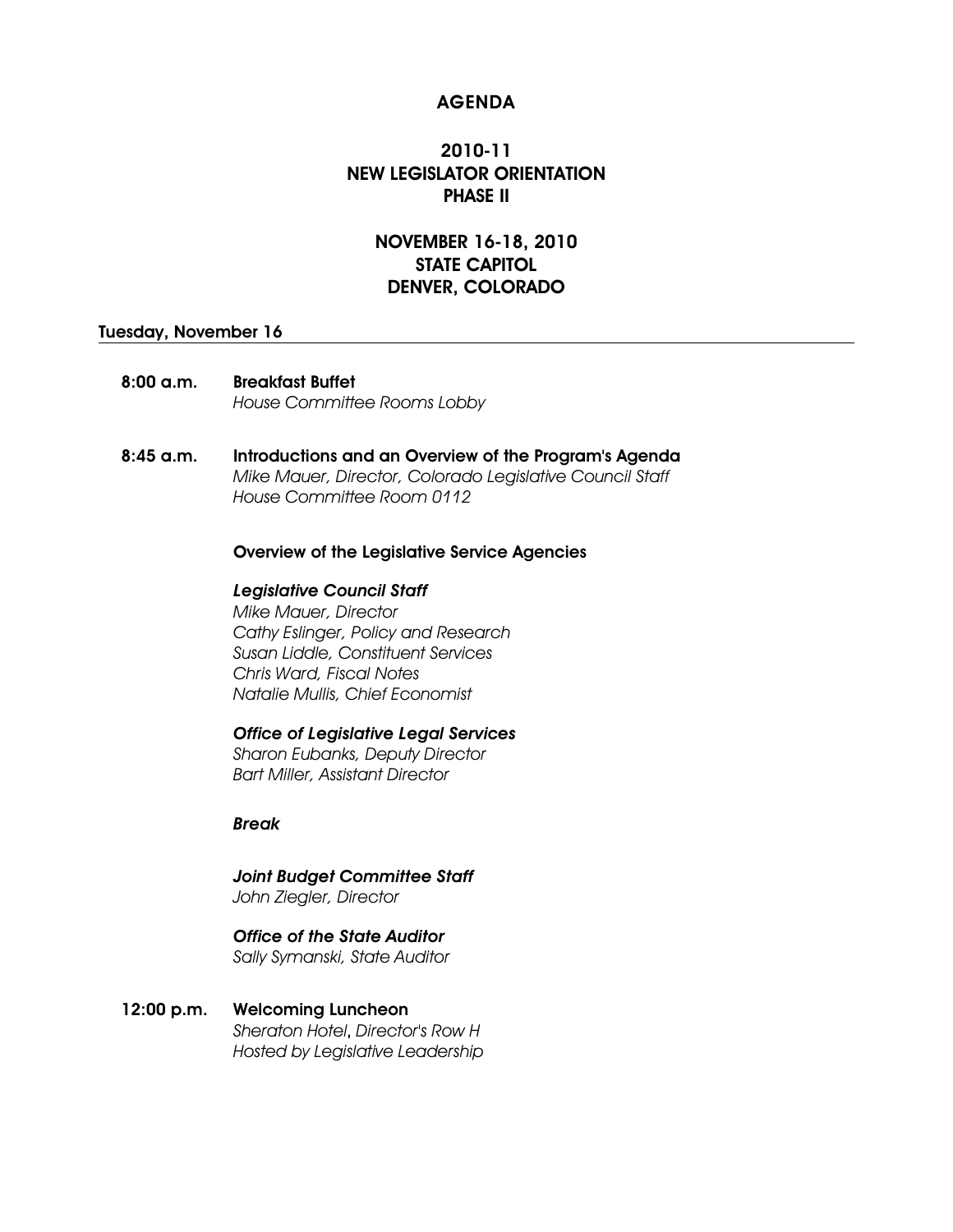# **2:00 p.m. Members will now break out into concurrent sessions:** *Group A: House Committee Room 0109 (Green) Group B: House Committee Room 0111 (Blue) Group C: Senate Committee Room 352 (Red)*

## **Step 1: Office of Legislative Legal Services**

*Bill Drafting and Fiscal Notes Process: From Idea to Bill to Law*

- *Group A: Michael Dohr, Office of Legislative Legal Services Clare Pramuk, Legislative Council Staff*
- *Group B: Ed DeCecco, Office of Legislative Legal Services Chris Ward, Legislative Council Staff*
- *Group C: Christy Chase, Office of Legislative Legal Services Josh Abram, Legislative Council Staff*

### **3:15 p.m. Break**

- **3:30 p.m. Continuation of Step 1: Office of Legislative Legal Services** *Bill Drafting and Fiscal Notes Process: From Idea to Bill to Law*
- **4:30 p.m. Open House for New Members and Spouses** *House Chambers - light refreshments will be served*

# **Wednesday, November 17**

- **7:45 a.m. Breakfast Buffet with Legislative Staff Buddies**  *State Capitol Cafeteria*
- **8:30 a.m. Step 2: Mock Committee Sessions** *Group A: House Committee Room 0109 (Green) Group B: House Committee Room 0111 (Blue) Group C: Senate Committee Room 352 (Red)*
- **10:00 a.m. Break**
- **10:15 a.m. Continuation of Mock Committee Sessions**
- **12:00 p.m. Luncheon: Box Lunch with Your Colleagues** *House Committee Rooms*
- **1:30 p.m. Step 3: Appropriations/Long Bill Process and Fiscal Implications of Proposed Bills** *Legislative Services Building, Room A John Ziegler, Director, Joint Budget Committee Staff*